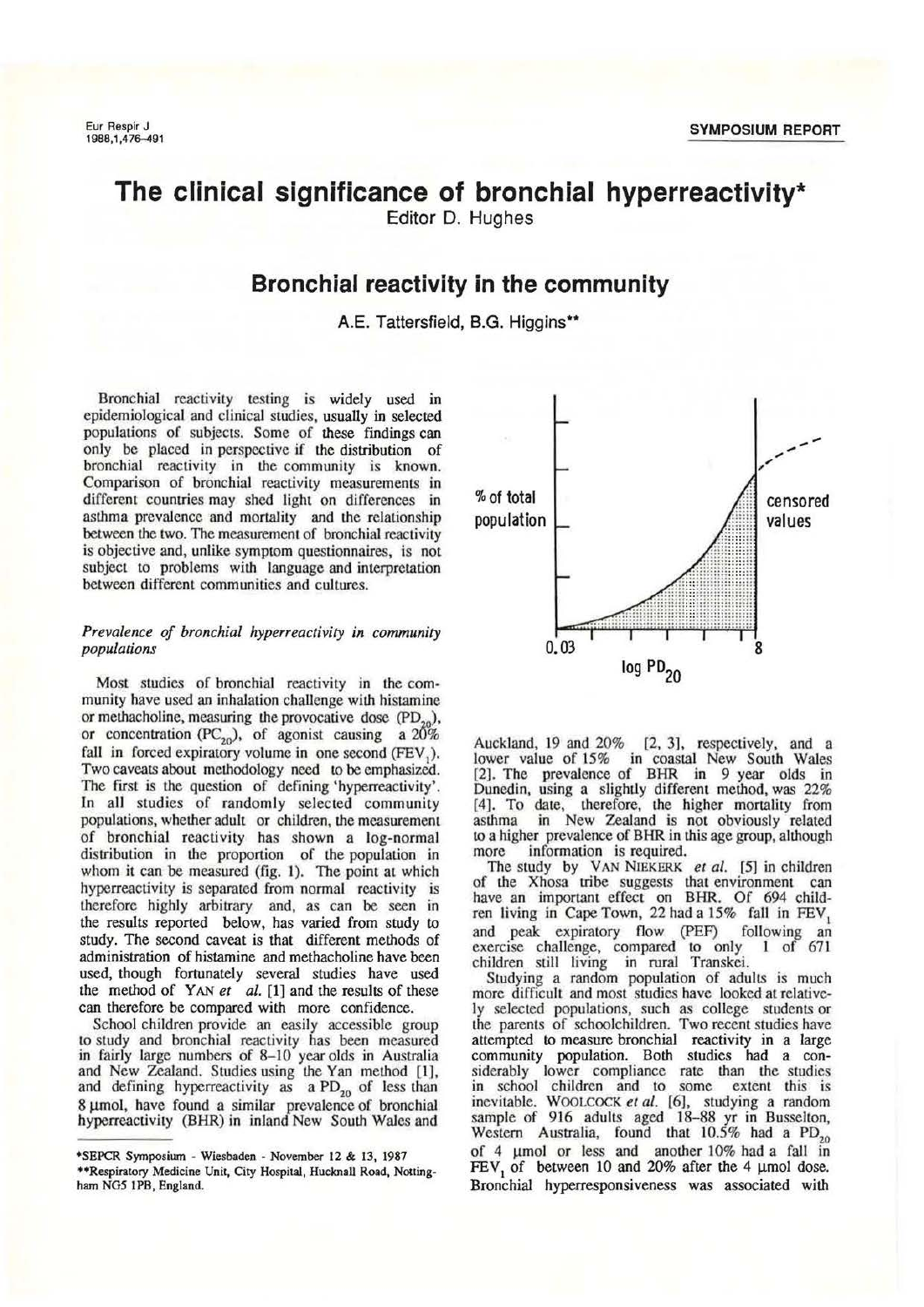In a study in the South of England we looked at the distribution of bronchial reactivity in 511 subjects aged 18-65 yr oblained at random from the electoral role [7]. Overall 14% of subjects had a  $PD_{20}$  <8 µmol. Bronchial reactivity varied with age, being lowest in the 30-40 year old age group. In young people atopy was the main determinant of bronchial reactivity, whereas in older subjects cigarette smoking was most important. Unfortunately, because our analysis differs slightly from that of WOOLCOCK et al. [6], we are unable to compare prevalence rates directly.

#### *Temporal changes in bronchial reactivity*

Little information is available of long-term changes in bronchial reactivity in the community, although short-term changes have been demonstrated in grass pollen sensitive patients, with an average increase in airway responsiveness during the pollen season of one doubling-dose of carbachol.

Changes of a similar magnitude were found in a cohort of subjects from our community study who had repeat histamine challenge tests over 12 months, in March 1984, in June (during the pollen season), in September (when asthma mortality is highest in Britain), and again the following March (BRITTON et *al.,* J *Allergy Clin lmmunol,* in press). Of the forty subjects who had a histamine inhalation on all four occasions there was a fall in  $PD_{20}$  in both June (0.82) µmol) and September (0.92 µmol) relative to the values in March 1984  $(1.38 \mu mol)$  and March 1985 (1.2  $\mu$ mol). Although the majority of subjects studied were atopic, we were unable to show any relationship between the fall in  $PD_{20}$  in June and skin test response to grass pollen or other common antigens, although surprisingly, the fall in  $PD_{20}$  in September was related to grass pollen response. Symptoms of respiratory tract infection were not associated with significant changes in bronchial reactivity. We were also able to show a relationship between change in  $PD_{20}$  between September and March and change in frequency of wheezing and drug use in the last month, an increase in  $PD_{20}$  being associated with less frequent wheezing and less medication. Thus, within a community population, change in bronchial reactivity is asssociated with a change in respiratory symptoms and drug use.

### *Methods of measurement*

Measurement of bronchial reactivity in the community is hampered by the fact that a measurement of  $PD_{20}$  or  $PC_{20}$  can only be obtained in a small proportion of the population and by the fact that the measurement is inevitably less repeatable in this situation than when carried out in trained subjects in the laboratory. Exercise and cold air have been used for community studies but they have certain disadvantages relative to histamine and methacholine challenge. Both tests normally involve the administration of a single stimulus to which the response is measured and they are consequently less sensitive. The

tests are more cumbersome, less acceptable to older subjects in particular and logistically more difficult to carry out in a community setting.

Since histamine and methacholine are the agents which have been most widely used, we set out to compare the two tests in the community to try to answer three questions (HrGGlNS *et al.,* submitted for publication): 1) Does methacholine allow more  $PD_{20}$  measurements to be made with fewer side effects? 2) How does the repcatability of histamine and methacholine compare? 3) Do histamine and methacholine  $PD_{20}$  values give the same information?

We studied 108 subjects from a random population and 191 subjects selected because of wheeze in the last year to increase the number of subjects with a  $PD_{20}$  value. Using the method of YAN *et al.*  $[1]$ , histamine was given up to a dose of 4  $\mu$ mol and methacholine up to 12 umol and the results extrapolated in each case to one further doublingdose  $(8 \text{ and } 24 \text{ \mu} \text{mol})$ . We found that with methacholine subjects had more measurable  $PD_{20}$  values in both the random group and the wheezers (25 and 67%) than with histamine (11 and 48%), yet methacholine caused fewer side effects and repeatability was marginally better. Histamine and methacholine were virtually equipotent in this community population when expressed in µmol. We looked at the relationship between histamine and methacholine, to see whether we could find evidence to support the suggestion that the two agonists are measuring different pathophysiological processes. We found no evidence for this; the agreement between  $PD_{20}$  histamine and  $PD_{20}$  methacholine was as close as the agreement between repeat measurements of the same agent. Furthermore the relationship between  $PD_{20}$  histamine and  $PD_{20}$  methacholine was similar for different groups, e.g. smokers and nonsmokers and atopic and non-atopic subjects.

#### References

1. Yan K, Salome D, Woolcock AJ. - Rapid method for measurement of bronchial responsiveness. *Thorax,* 1983, 38, 760-765.

2. Peat JK, Briuon WJ, SaJome CM, Woolcock *AI.* - Bronchial hyperresponsiveness in two populations of Australian schoolchildren. III. Effect of exposure to environmental allergens. *Clin Allergy,* 1987, 17, 291-300.

3. Asher MI, Pattemore PK, Harrison AC, Mitchell EA, Rea HH, Stewart A. - International comparison of prevalence and severity of asthma in children. *Am Rev Respir Dis,* 1986, A58.

4. Sears MR. Jones OT, Holdaway MD. - Prevalence of bronchial reactivity to inhaled methacholine in New Zealand children. *Thorax,* 1986, 41. 283-289.

*5.* Van Niekerk CH, Weinberg EG, Shore SC, Heese D de V, Van Schalkwyk DJ. - Prevalence of asthma: a comparative study of urban and rural Xhosa children. *Clin Allergy,* 1979, 9, 319-324.

6. Woolcock AJ, Peat JK, Salome CM, Yan K. Anderson SO. Schoeffel RE, McCowage G, Killalea